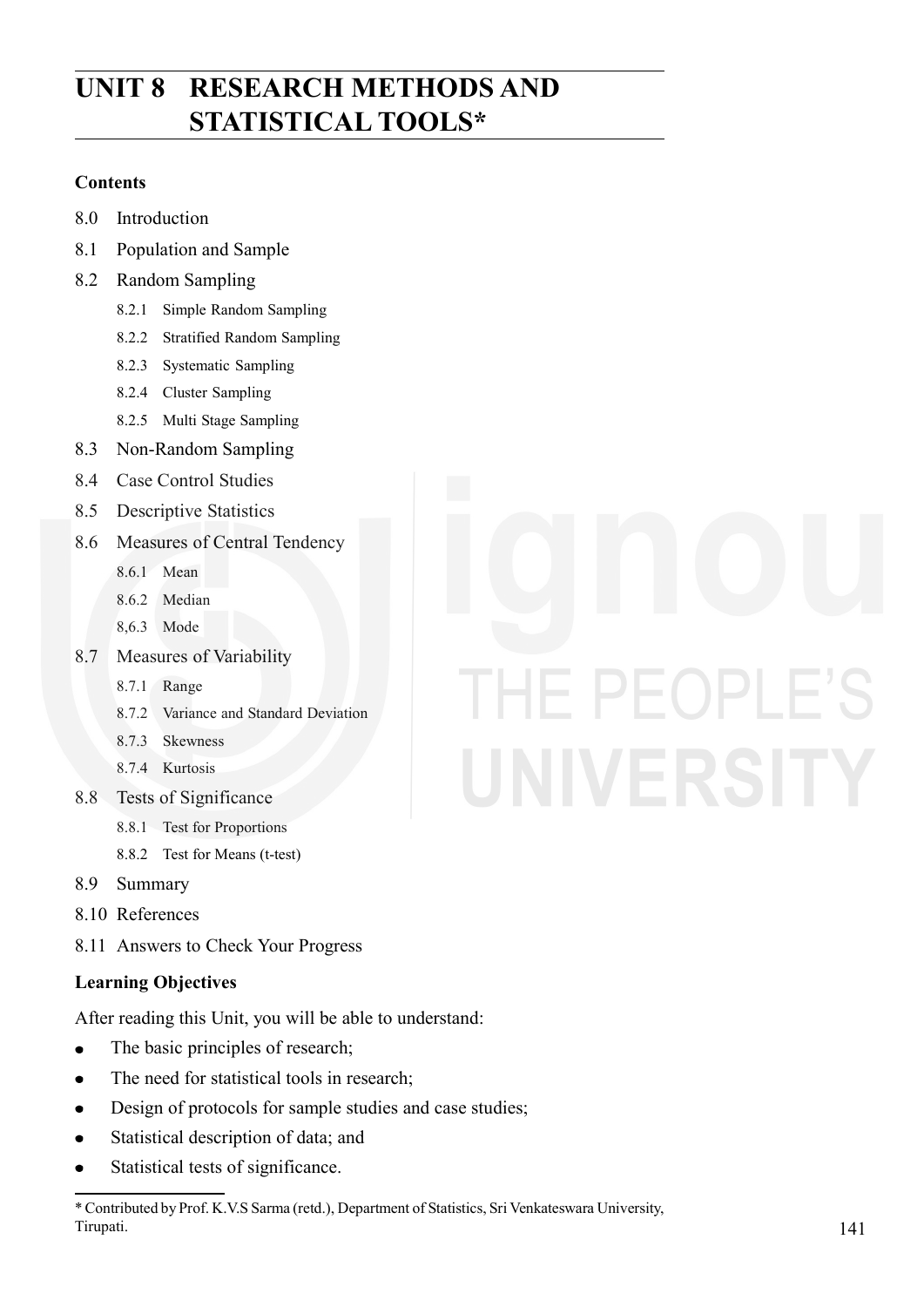# **Methods in Public Health 8.0 INTRODUCTION**

The health of an individual is the primary determinant of quality of life. About 70% of the Indian population lives in rural areas. There is a great disparity in health care access between rural and urban areas. The burden of disease among people is an indicator of health care in any country. According to World Health Organization (WHO) 53.6% of total deaths in 1990 were due to communicable diseases including maternal, neonatal and nutritional diseases. In 2016 there were 61.8% of total deaths attributable to non-communicable diseases including cancer, heart diseases, diabetes etc. (Source: Health of the Nation's States: The India State-Level Disease Burden Initiative, 2017 published by the Indian Council of Medical Research, Public Health Foundation of India and the Institute for Health Metrics and Evaluation).

The quality of health care services at an affordable cost is a vital issue. The Central and State Governments as well as health insurance companies have come up with various schemes to meet the financial burden of health care services. However, a major role in health care delivery system is attributed to private sector which consists of 58% of the hospitals in the country, 29% of beds in the hospitals, and 81% of doctors according to a study done by Thayyil and Jeeja (2013).

The functioning of public health institutions largely depends on the statistical data available with them. For instance, the government obtains data on issues like percentage of houses without toilets, number of villages with safe drinking water, number of children to be vaccinated etc.

A lot of research is going on in the field of innovative health care with different objectives. Some are listed below:

Finding new methods of identifying factors causing the diseases;

Educating people on healthy lifestyles;

Estimating the number of deaths (mortality) due to specific diseases like cancers, kidney diseases, and heart diseases;

New and improved methods for clinical investigations (like X-Ray, Scans, MRI etc.), medication, patient care, follow-up etc.

All this needs a scientific approach and the research team usually comprises a statistician.

**Role of Statistics:** Statistics is a subject that deals with collection, organization and analysis of data. It helps in drawing inferences about population based on sample data. Research studies are broadly classified as follows:

- a) Prospective studies in which outcomes are observed in response to interventions (known antecedents). They can be either observational studies or comparative studies.
- b) Case Control studies which are retrospective studies in nature. The outcomes are known, and researcher investigates the possible causes for the outcome.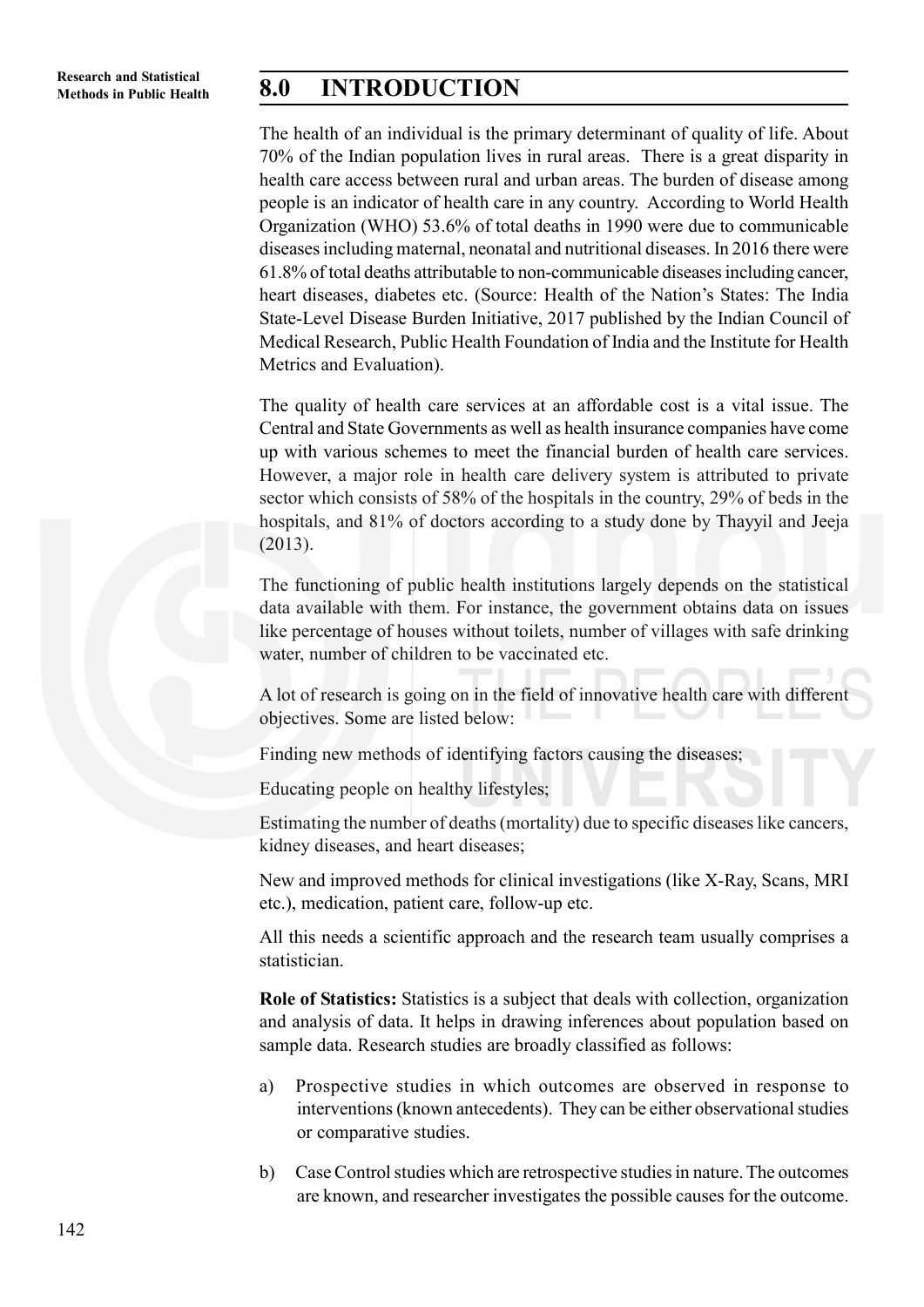Every research study requires a well written protocol that specifies: a) aim and<br>
Statistical Tools objective(s) of study, b) target group (cohort) to be addressed, c) duration of the study, d) sampling design, d) method of data collection and analysis, e) ethical issues, if any, f) budget estimates etc.

In the following section we shall understand some concepts related to sampling.

# **8.1 POPULATION AND SAMPLE**

A population is the collection of all subjects (people, animals, plants etc.) related to the goal of the study and is also known as cohort or study group*.* A sample is a representative portion (subset) of population.

For instance, we may define a population as 'all women in a town below 30 years and suffering from anemia'. We do not know exactly; the characteristics of this population and the researcher aims at knowing them with the help of a sample study. The size of the population is usually large and if every member of the population is to be studied, it is called census or screening. This is, however, costly, time consuming and demands a large team of trained investigators for data collection. In some cases, screening carries no meaning as in the case of 'attempting to draw the total blood from a person to know the blood-sugar level'.

Sampling, on the other hand, is less costly and data collection can be done with few trained persons. The results obtained from the sample will be generalized to the population. This is known as inductive approach and the results are often considered as estimates of the unknown parameters of the target group.

A sampling design is a scheme (or a plan) according to which data will be organized in the study. It specifies the aspects such as, sampling frame (the complete list of population members), sample size, method of sampling, design of questionnaire, data entry and validation and reliability measures for data.

Sampling should be unbiased so that the investigator shall not influence the selection of respondents or the data collection process. Sampling methods are of two types viz., random sampling and non-random sampling.

.................................................................................................................

#### **Check Your Progress**

1) Write a note on the role of statistics in health research.

................................................................................................................. 2) Distinguish between population and sample with suitable examples. ................................................................................................................. .................................................................................................................

.................................................................................................................

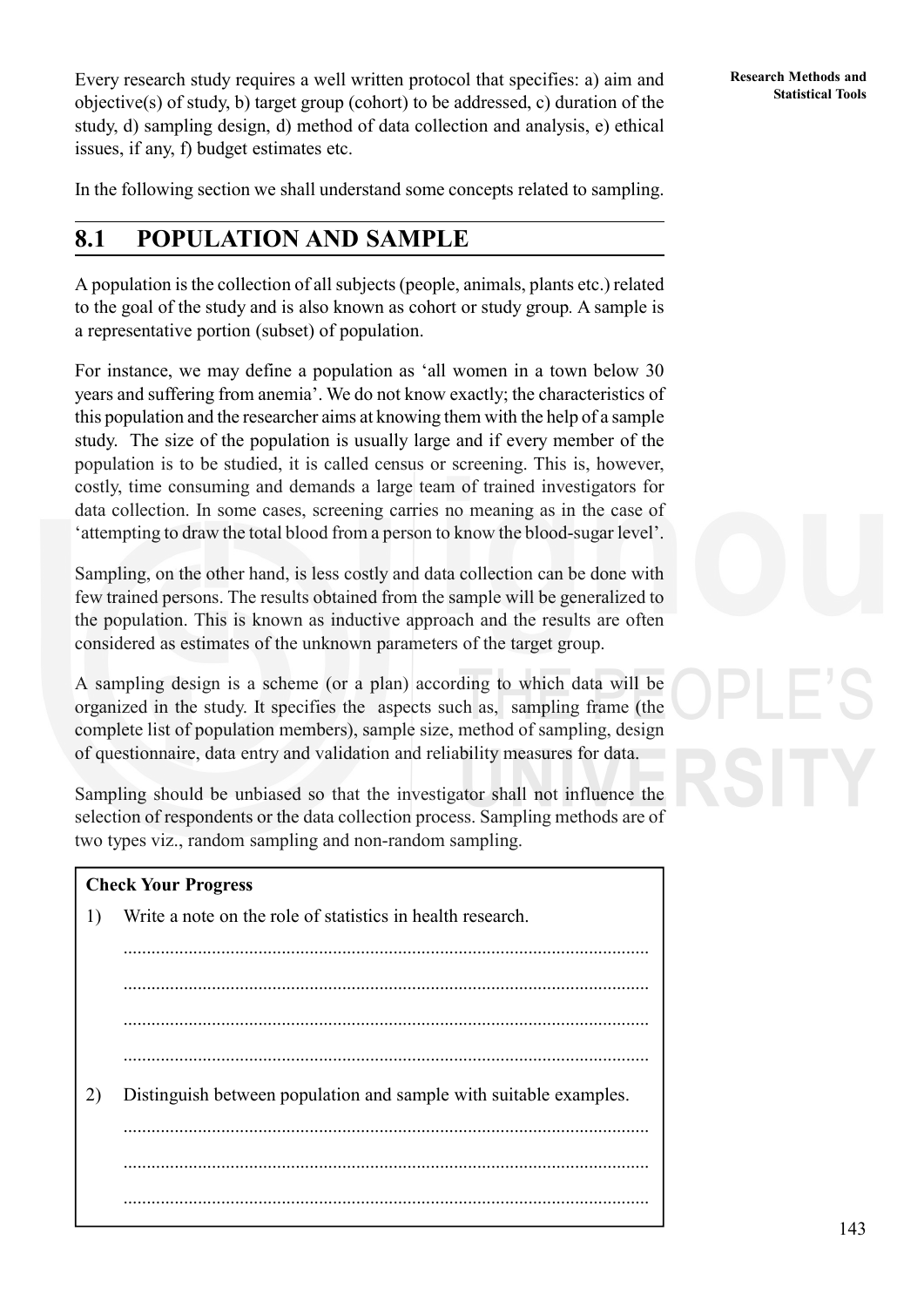**Methods in Public Health** 3) What is a sample design? What are its main components?



We shall understand about the details of these methods as below:

# **8.2 RANDOM SAMPLING**

In this method, the population members (units) are included in the sample by a random or lottery type mechanism. It prevents personal bias in recruiting the members into the study. It is the best way to produce unbiased conclusions. We have the following methods of random sampling.

#### **8.2.1 Simple Random Sampling**

In this method every unit of the population will have equal chance of getting selected into the sample. It is applicable when the population is homogeneous with respect to factors like age, gender, body mass, level of education etc. For instance, let there be 150 houses in a village. In order to select 30 houses, write 150 slips, each slip having the house number, put them in a box, shuffle the box and select one unit at a time, until 30 houses are selected (repetitions to be dropped).

### **8.2.2 Stratified Random Sampling**

This method is used when the population units are heterogeneous like having differences in level of education, place of residence, socio economic status etc. Each group is called a *stratum* and sampling must cover all the *strata* (pleural of stratum) to avoid over representation of a few groups.

### **8.2.3 Systematic Sampling**

This method is used when the population units are already arranged in a sequence' like the residential houses in a colony like 1, 2, 3, …,100. Systematic sampling starts with one member at random and selects successive houses with a fixed *gap* of houses.

### **8.2.4 Cluster Sampling**

Cluster Sampling is quick and easy to administer. Suppose we wish to carry out a study on immunization. We may for instance select 20 villages, each village being a cluster. Within each cluster let us take 30 households at random so that 600 households will be covered by the study. Each cluster therefore contains heterogeneous members and hence represents the most characteristics of the population. This is one method recommended by the World Health Organization (WHO) for conducting surveys on immunization.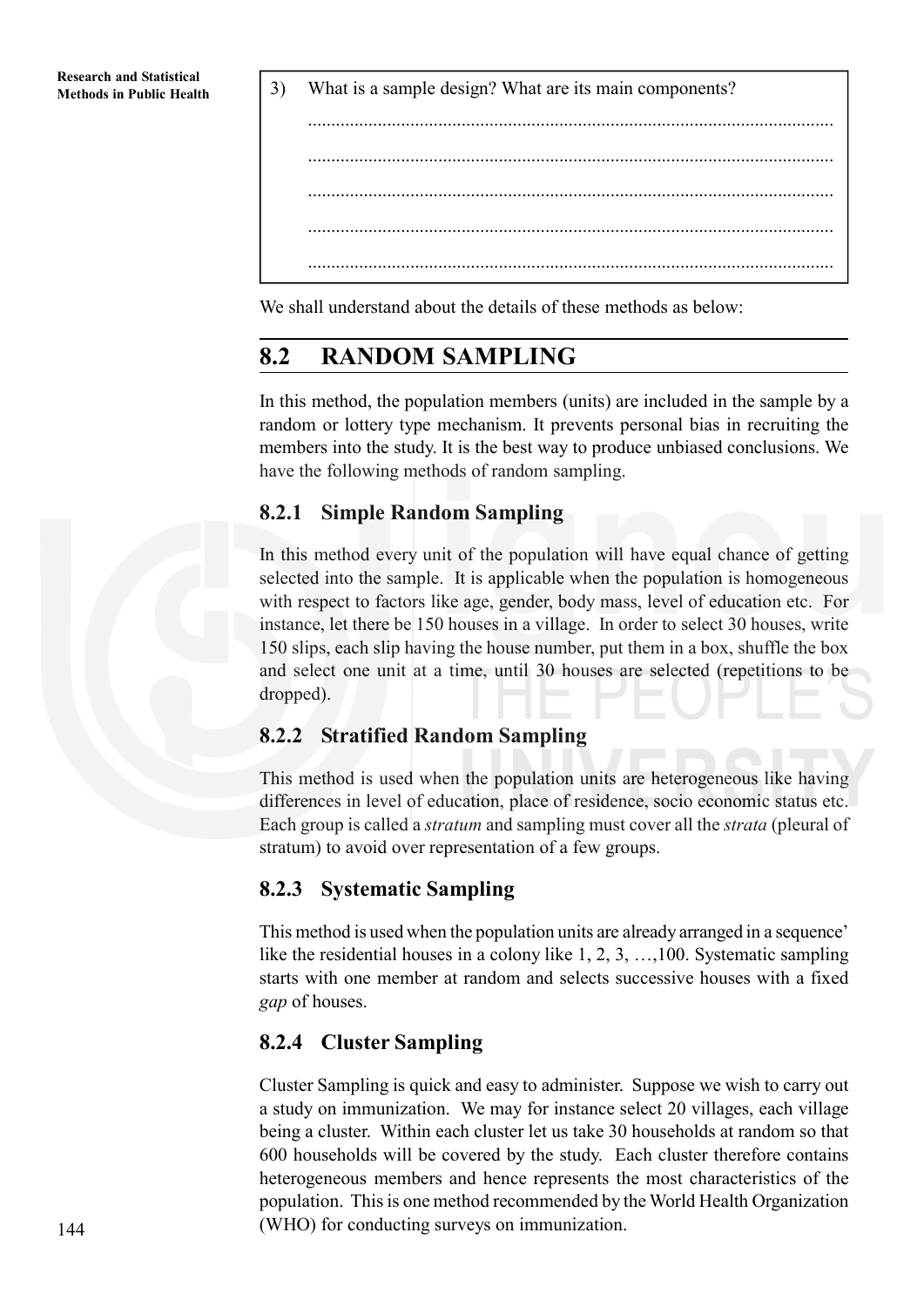# **Statistical Tools 8.2.5 Multi Stage Sampling**

This method is necessary for conducting a survey in a large area like a state or a big region within a state. Suppose we wish to study the prevalence of anemia in a region by visiting a fixed number of households. It is then convenient to first select in stage 1, a predetermined number of districts at random. In stage-2 we may select few Primary Health Centers (PHC) at random since each PHC covers some villages. In stage-3 we select a fixed number of villages at random and finally in each village a predetermined number of households may be selected at random. Thus, in this method, the sampling units change from stage to stage.

The method of sampling shall be specified in the study protocol along with the sample size.

# **8.3 NON-RANDOM SAMPLING**

Non-random sampling is another method*,* where the researcher contacts purposefully a group of persons relevant to the study. Though this method does not support a scientific approach, still it is found useful to obtain quick results like a survey on a health care insurance. Such a survey is usually done only from those who have registered for the insurance and accessible to the researcher. However, the results of such studies can't be generalized to the target group (population).

Snowball sampling is one method to extract information from people having a special medical condition which carry stigma. Examples include survey on sex workers, drug abusers or HIV patients. It is difficult to know the complete population of such people and hence a random sample may not be feasible. If we are able to catch one person relevant to the study, he/she may serve as a guide to reach similar persons in the study area and all such persons form the sample.

# **8.4 CASE CONTROL STUDIES**

In a case-control study the researcher investigates a set of patients called *cases* who are identified with a health condition. For instance, persons with hypothyroidism will be cases and the researcher attempt to identify the possible causes for it.

It is a common practice to select as cases only those patients who are newly diagnosed for the disease under study because it is easy to identify the exposure to conditions that might have caused the disease. The control subjects are usually taken as matched, in the sense that they have most factors (like age, gender, body weight) like those of cases except for the incidence of disease under study.

The pattern of factors like diabetes, obesity, age will then serve as possible causes often known as *biomarkers* for the disease. In a case-control study, the cases are compared with controls who are either normal subjects or those treated with a placebo. This helps in identifying factors, if any, which are dominant in cases but not in controls. Indrayan and Satyanarayana (2006) contain several practical examples on research designs.

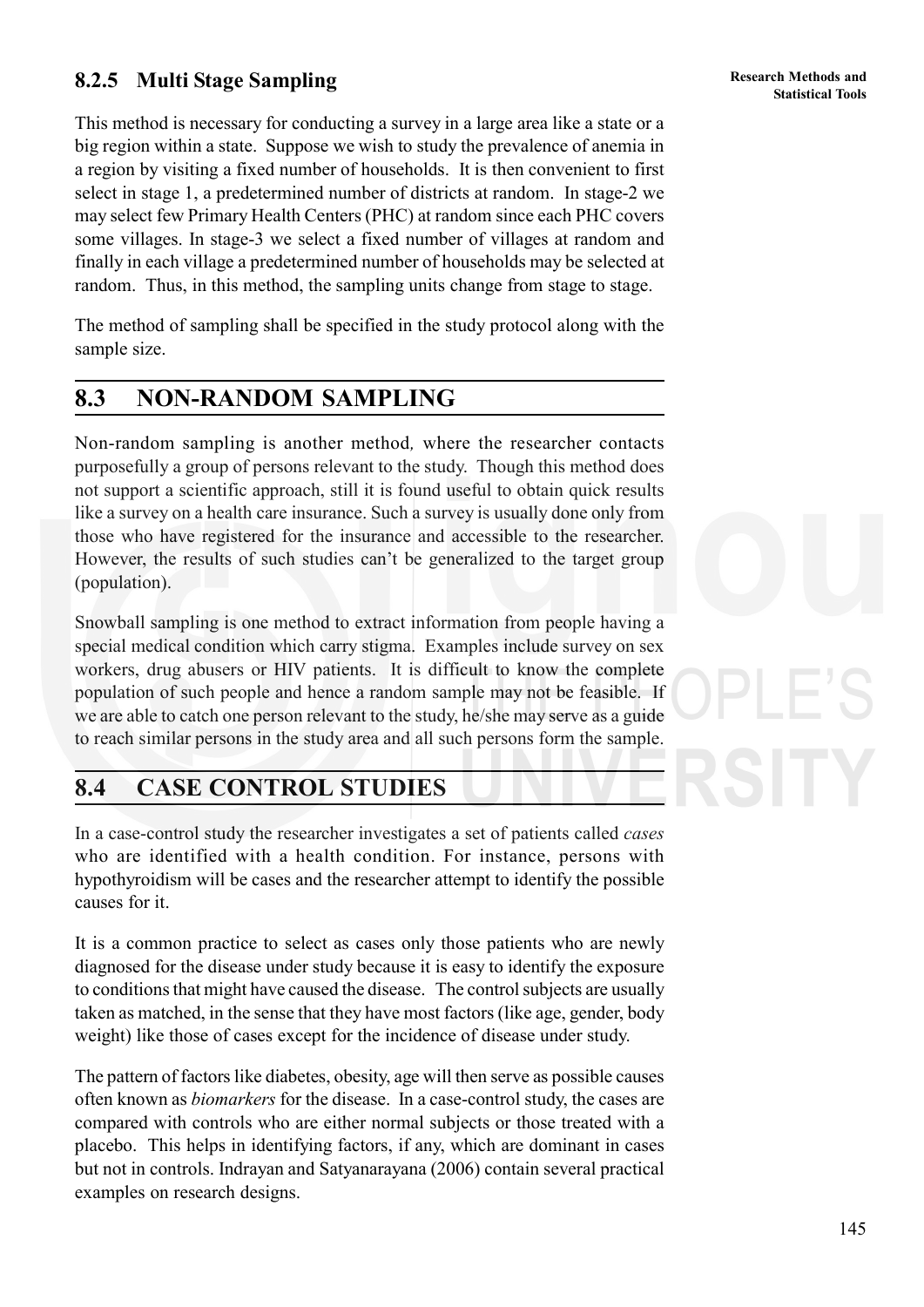**Methods in Public Health** In the following section we shall study the basic statistical methods of describing Methods in Public Health statistical data.

# **8.5 DESCRIPTIVE STATISTICS**

Statistical data is usually expressed in three forms viz., tables, graphs and summary values. Data which is observed on a nominal or an ordinal scale are summarized by number (count) and per cent. Such a data is called *Categorical data*. If the data is measured on an interval scale, we summarize it using averages and some measures of variation.

Let us see a situation of categorical data and its summary in illustration 8.1 below.

| <b>Type</b>   | <b>Number of Patients</b> |        |              |  |  |  |
|---------------|---------------------------|--------|--------------|--|--|--|
|               | <b>Male</b>               | Female | <b>Total</b> |  |  |  |
| Tuberculoid   | 77                        | 74     | 151          |  |  |  |
| Lepromatous   | 35                        | 33     | 68           |  |  |  |
| Indeterminate | 10                        | 8      | 18           |  |  |  |
| Borderline    |                           |        | 12           |  |  |  |
| Total         | 129                       | 120    | 249          |  |  |  |

**Illustration 8.1 (Description of categorical data):** The following data refers to the distribution of Leprosy patients according to the type of Leprosy and Gender.

This data contains information on the type of leprosy and the number of cases gender-wise.

From the above tables it is clear that out of 249 patients, 151 (60.64%) have Tuberculoid. The pattern of disease is more or less similar between males and females.

The variable of interest is the type of leprosy which is given as 4 categories. The data on each category is the count (number of cases observed). There is another factor namely gender (male and female). The data is therefore two dimensional. Summarization of such data is usually done in terms of percentage. For instance, you can observe what percentages of males are exposed to Lepromatous? The answer is simply 35 out of 249 and or 14.05%.

You may observe what percent of female patients fall under borderline category. You should get 4.16%. We also observe that Tuberculoid is the dominant type of leprosy with 151 out of 249 which means 60.6%

Another way of describing such data is by using a bar chart as shown in Figure 8.1.

As an alternative you can describe the data by separate pie chart for male and female patients. Excel can be used to draw these charts.

Suppose you have data on Serum (blood) Creatinine measured in mg/dl. So, the data is continuous. The values are not necessarily whole numbers and fractional values are also allowed.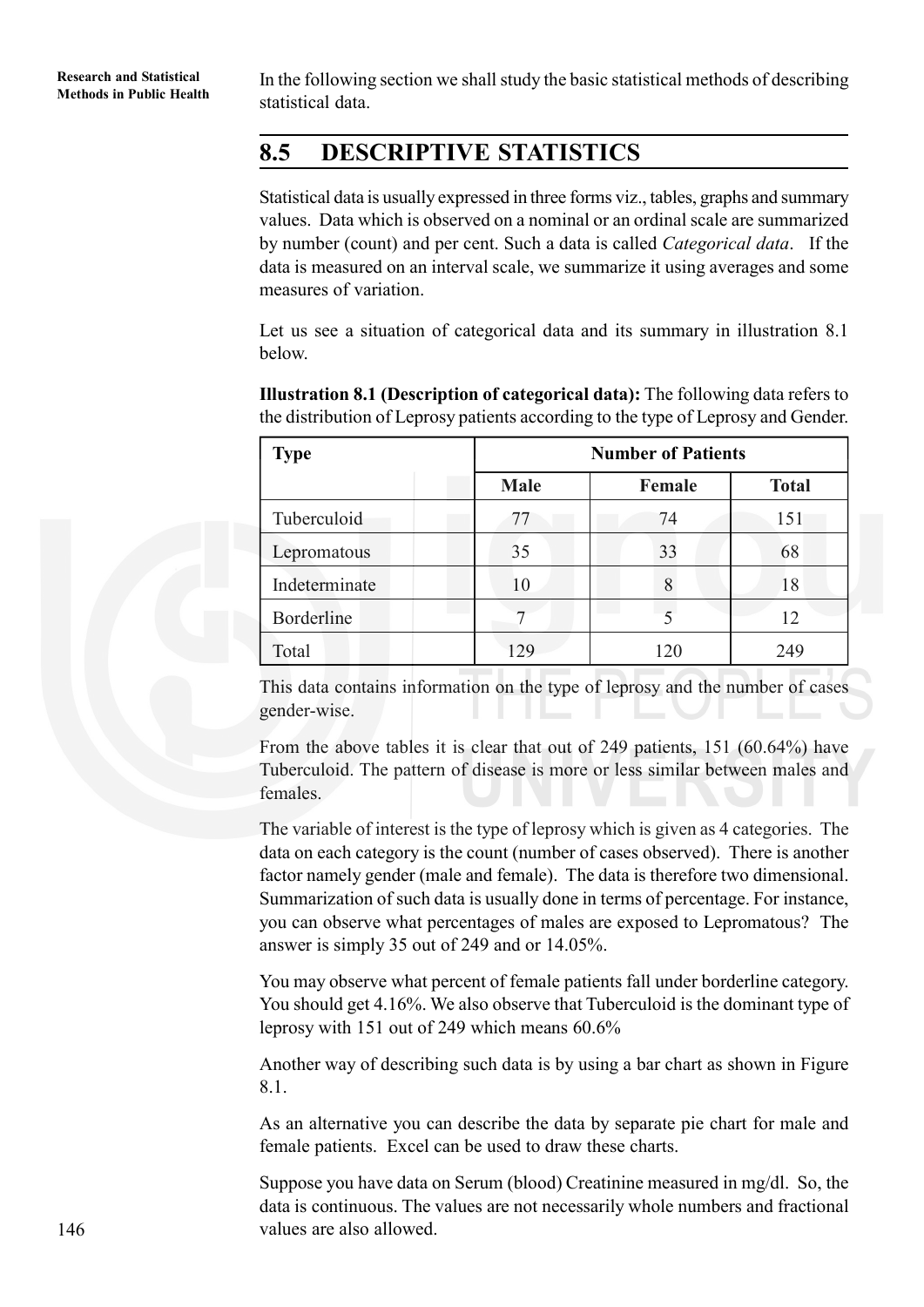**Research Methods and**

Similarly, the body mass index, fasting blood glucose and birth weight of a new **Research Methods and** born child are some examples of continuous variables. Such variables are described by averages instead of counts and percentages.



# **8.6 MEASURES OF CENTRAL TENDENCY**

Very often in a data, we find a tendency that most of the data is clustered around a central value which is known as the average. This is called Central Tendency and expressed in terms of some measures called averages. We shall discuss three commonly used averages.

# **8.6.1 Mean**

The most commonly used average of the data is the Arithmetic Mean or simply the mean. It is simply the sum of all values divided by the number of values. If  $x_1, x_2, \ldots, x_n$  are the n-values in the data, then the mean is given by

$$
\overline{X} = \frac{x_1 + x_2 + \dots + x_n}{n}
$$

Here is an illustration.

**Illustration 8.2:** The Creatinine levels (mg/dl) of 13 patients are given below.

0.70, 0.60, 0.20, 0.26, 0.40, 0.50, 0.35, 0.15, 0.30, 0.36, 0.60, 0.20 and 0.45

The sum of these 13 values is 5.07. So, you get mean =  $5.07/13 = 0.39$  mg/dl

The mean is an important measure and popularly used summary of data. It is based on all the data values and mean cannot be larger than the largest value. Mean also has a draw back in the sense that by including very large or very small values to the data, the mean gets drastically changed.

You may note that the mean (average) of the values  $\{2, 3, 4, 5, 6\}$  is  $20/5 = 4$ . Suppose the last value is recorded as 36 by mistake; the mean goes to  $50/5 = 10!$ Again, in the original data when 6 is written as 0 the mean goes down to  $14/5 =$ 2.8 (the number of values is still 5 because 0 is also a value).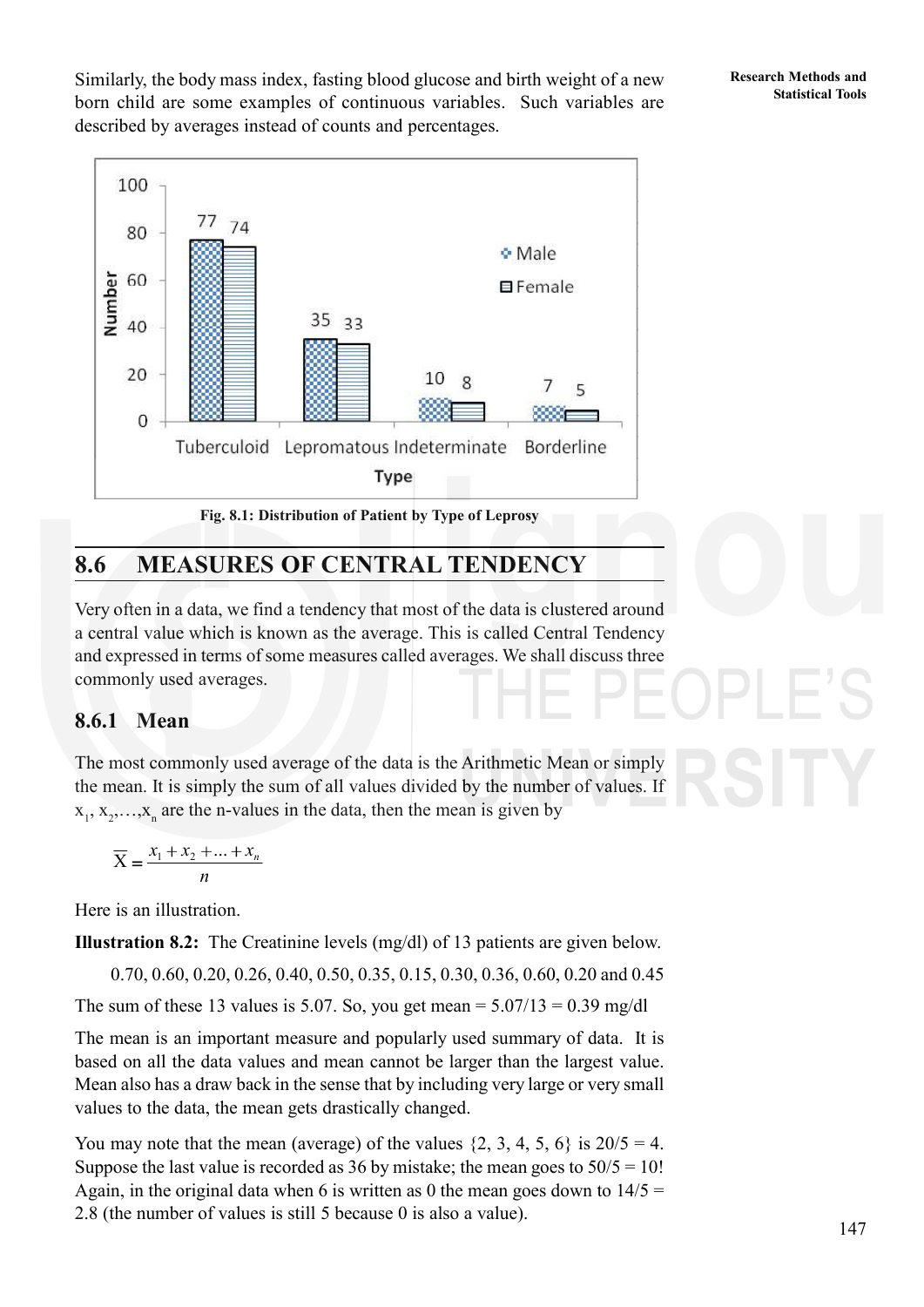**Research and Statistical** When the size of data is large say 100 or 300 values, one way of describing the Methods in Public Health data is by preparing a frequency table or table of counts. Here is an example.

> **Illustration 8.3:** The Fluoride level (mg/L) observed in 200 samples collected from different parts of a district are given bellow.

| Fluoride level   0.3 - 0.5   0.5 -0.7   0.7 -0.9   0.9-1.1   1.1-1.3   1.3-1.5   1.5-1.7 |  |     |  |  |
|------------------------------------------------------------------------------------------|--|-----|--|--|
| $\frac{1}{2}$ # samples                                                                  |  | -67 |  |  |

# indicates number or frequency.

We wish to know the average (mean) fluoride level.

**Analysis:** We have described the data by using *intervals* of fluoride level and counted the number of samples for which the value belongs to each interval. These intervals are also called *classes* or *bins.* In each interval, all the values less than the upper limit will be counted.

Now to find the mean of this data, we find the mid value of each interval which is the average of the upper and lower limits. For instance, the mid value of the interval  $0.7-0.9$  is  $(0.7+0.9)/2 = 0.8$ . Then the mean is found as follows (\* indicates multiplication).

$$
{0.4*6+0.6*24+0.8*67+1.0*61+1.2*22+1.4*12+1.6x8}/200
$$

This gives  $x=187.4/200 = 0.94$  mg/L. It means on an average the level of fluoride in the study area is 0.94 mg/L.

#### **8.6.2 Median**

Median is another average often used for ordinal data and also for data that contains extreme values. It is the middle value of the data when the data is arranged in ascending or descending order. In case of even number of data values there will be two middle values and we take their average as the median. It is largely used in life-testing and survival analysis. Median has the property that 50% of data values will be below the median and the other 50% will be above the median. We also call it 50th Percentile.

The first quartile  $(Q_1)$  is a value that has approximately 25% of the data below it. The third quartile  $(Q_3)$  is a value that has approximately 75% of the data below it. By this rule  $Q_2$  will be the median.

#### **8.6.3 Mode**

The value which occurs maximum number of times in a data is called the Mode. There can be single mode, two modes and sometimes multiple modes. There is no mode if the data is {2, 5, 8, 1, 4, 9, 6} since no value has got repeated.

# **8.7 MEASURES OF VARIABILITY**

Variation is an inherent characteristic of measured values. It occurs due to several reasons some of which cannot be controlled. The spread of data values around a target is called dispersion or scatter. A stable or consistent data will have less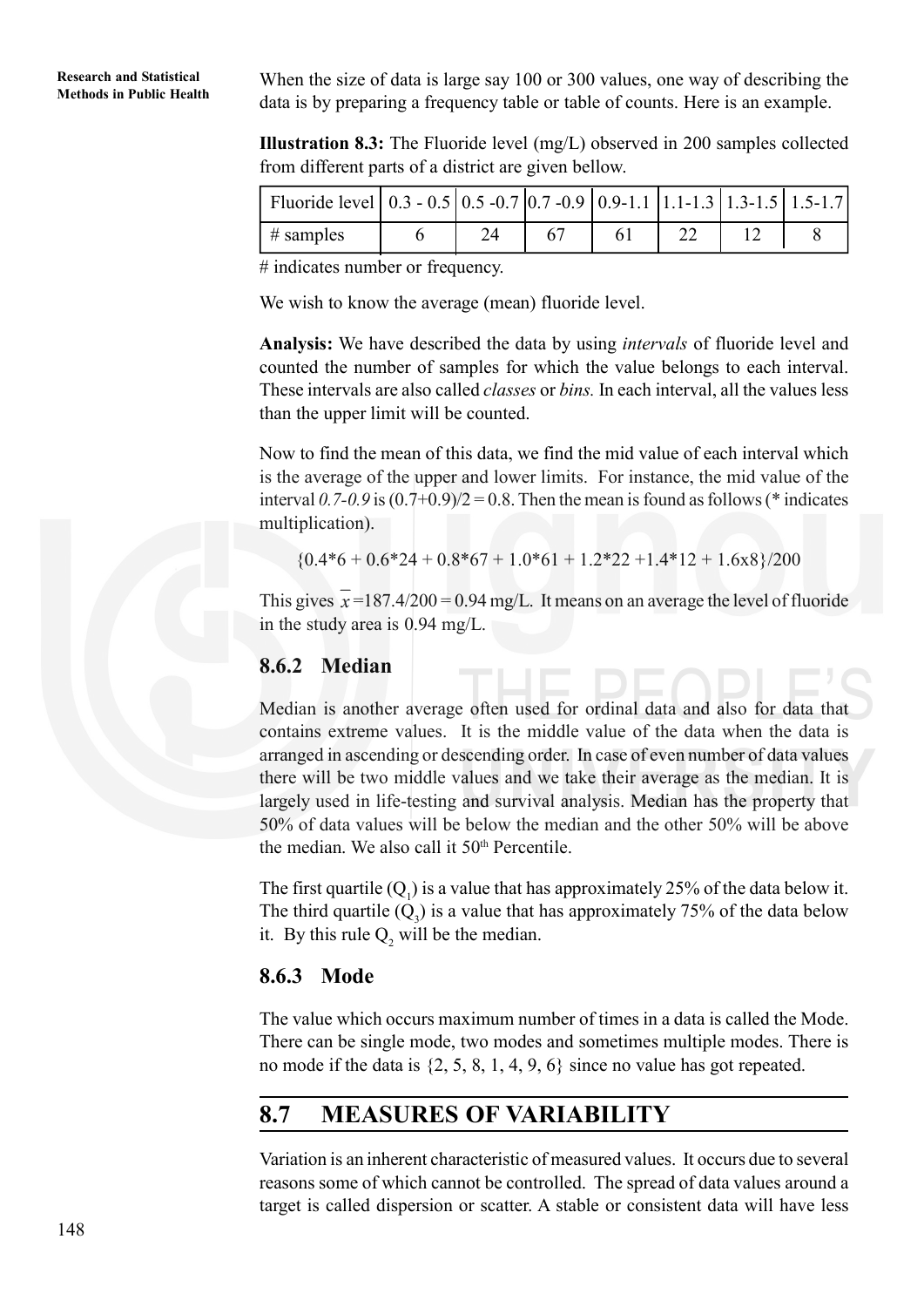dispersion than an unstable data. The numerical measures of variation are called<br>Statistical Tools *dispersion measures* or *measures of spread.*

The following are some measures.

#### **8.7.1 Range**

It is the difference between the largest and the smallest values of the data. It is useful when the data is fairly stable like the height of an adult male. When the range is high, it means the data has high variation. This situation occurs when some *abnormal* values occur in the data. Sometimes range is specified as  $\{\text{min}, \text{max}\}\$  but for comparing two or more data sets we have to use Range = {Max – Min}, which gives a single value.A range of 0.6 mg/L of fluoride level indicates less variation than a range of 1.1 mg/L.

#### **8.7.2 Variance and Standard Deviation**

Variance is a measure of spread of data values around the mean (M). If many values are away from the mean, we get high variance and if many are close to the mean, we get less variance. The population variance is denoted by  $\sigma^2$  and given by the formula

$$
\sigma^2 = \frac{\sum (x_i - M)^2}{N}
$$

where N is the number of units in the population.

It is always positive but expressed in squared units. For instance, if height is measured in centimeters, the variance has to be expressed in 'centimeter square' which is difficult for comprehension.

In order to measure the variation in natural units we use the Standard Deviation (SD) which is the positive square root of variance given by

$$
s = \sqrt{\frac{\sum (x_i - M)^2}{N}}
$$

This sample standard deviation (s) calculated from a sample of size 'n' by using the following formula is the estimate of  $\sigma$ .

$$
s = \sqrt{\frac{\sum (X_i - \overline{X})^2}{n}}
$$

where  $\overline{X}$  is the sample mean. In case of *small samples*, we use a different

formula for SD given by  $X_i - \overline{X}$ <sup>2</sup>  $s = \sqrt{\frac{2(n-1)}{(n-1)}}$  Note the denominator is (n-1) here

and it is useful for both small and large samples.

There are two other measures of dispersion which are used to describe the shape of the data distribution (or histogram). These are outlined below.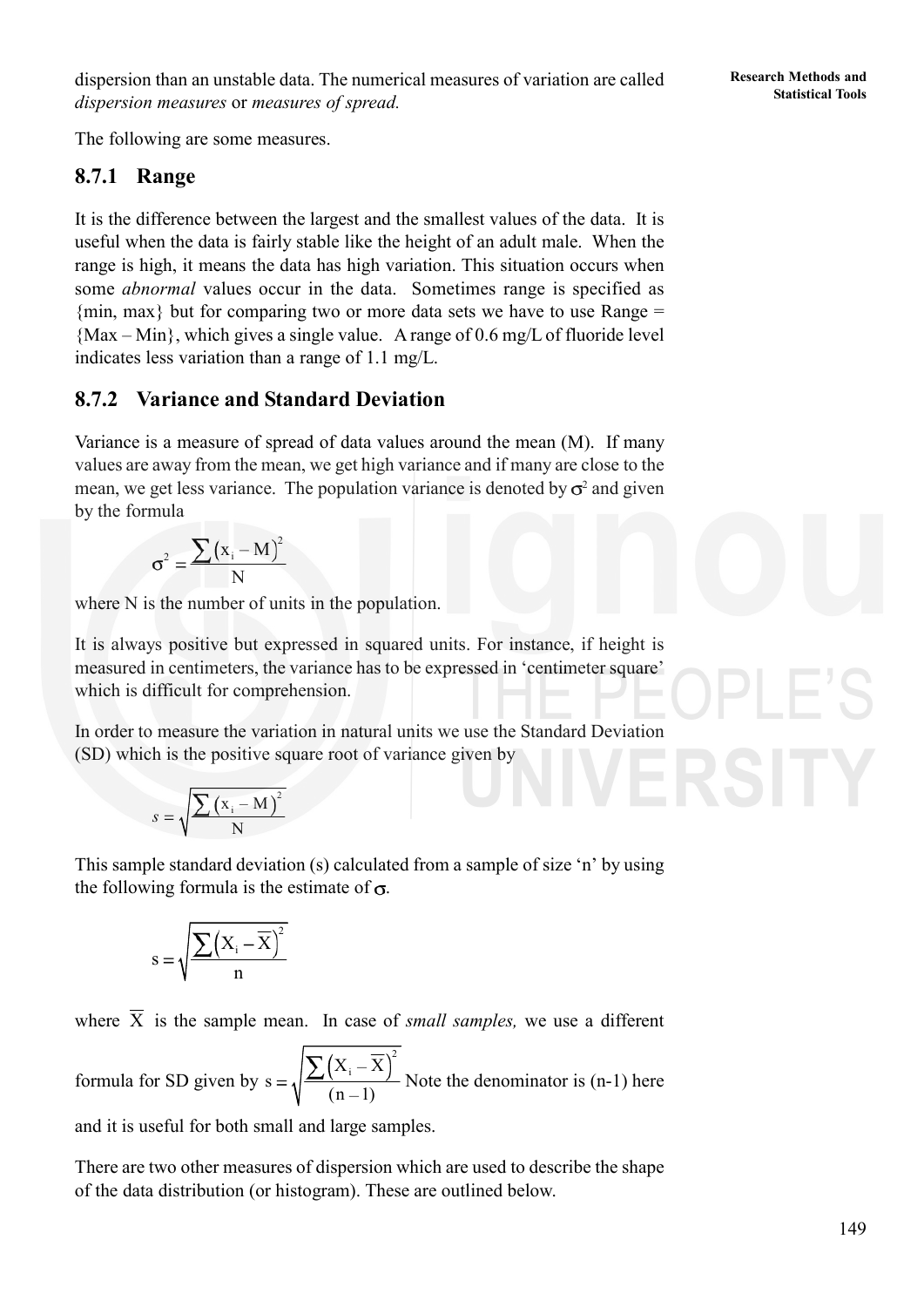#### **8.7.3 Skewness**

It is a measure of lack of symmetry in the distribution. When the distribution has equal number of values below and above the central value (mean) we say the distribution is *symmetric*. A distribution with a long-left tail is said to be *leftskewed.* With the same logic, a *right-skewed* distribution will have long right tail. Such distributions are shown in Figure-8.2. below.



**Fig. 8.2: Pattern (shape) symmetric and assymetric distributions**

Skewness is measured by using Karl Pearson's coefficient

 $S_k = \frac{3(Nean - Median)}{SD}$  $\frac{1}{SD}$  and this value can be positive, negative or zero. If

the distribution happens to be symmetric then  $S_k = 0$  because in that case Mean = Median.

#### **8.7.4 Kurtosis**

It is a measure of the *peakedness* in the shape of the distribution. Some distributions tend to have a high *peak* while some of them look *flat*. The distribution which is neither very tall nor very flat is known as *normal*. A distribution that is peaked higher than the normal is known as *Leptokurtic* distribution and the one that is peaked lower than the normal is known as *platykurtic*. For a well behaved data the value of Kurtosis will be 3. Several details of basic statistics in biology and health sciences can be found in Sundar Rao and Richard (2012).

In the following section we learn some basic ideas of statistical inference.

# **8.8 TESTS OF SIGNIFICANCE**

Statistical methods not only help in describing data patterns and summarizing the data but also in drawing meaningful inferences about the unknown features of a population, based on sample data. This area of statistics is known as inferential statistics*.* The focus lies on two important areas;

- a) Estimating the unknown parameters (like the prevalence of 'low birth weight')
- b) Testing the truth of a hypothesis (belief) about the population characteristics using sample data.

Statistical tests of hypothesis are a part of statistical inference. A hypothesis is a numerical statement about the unknown parameters of a population. In literal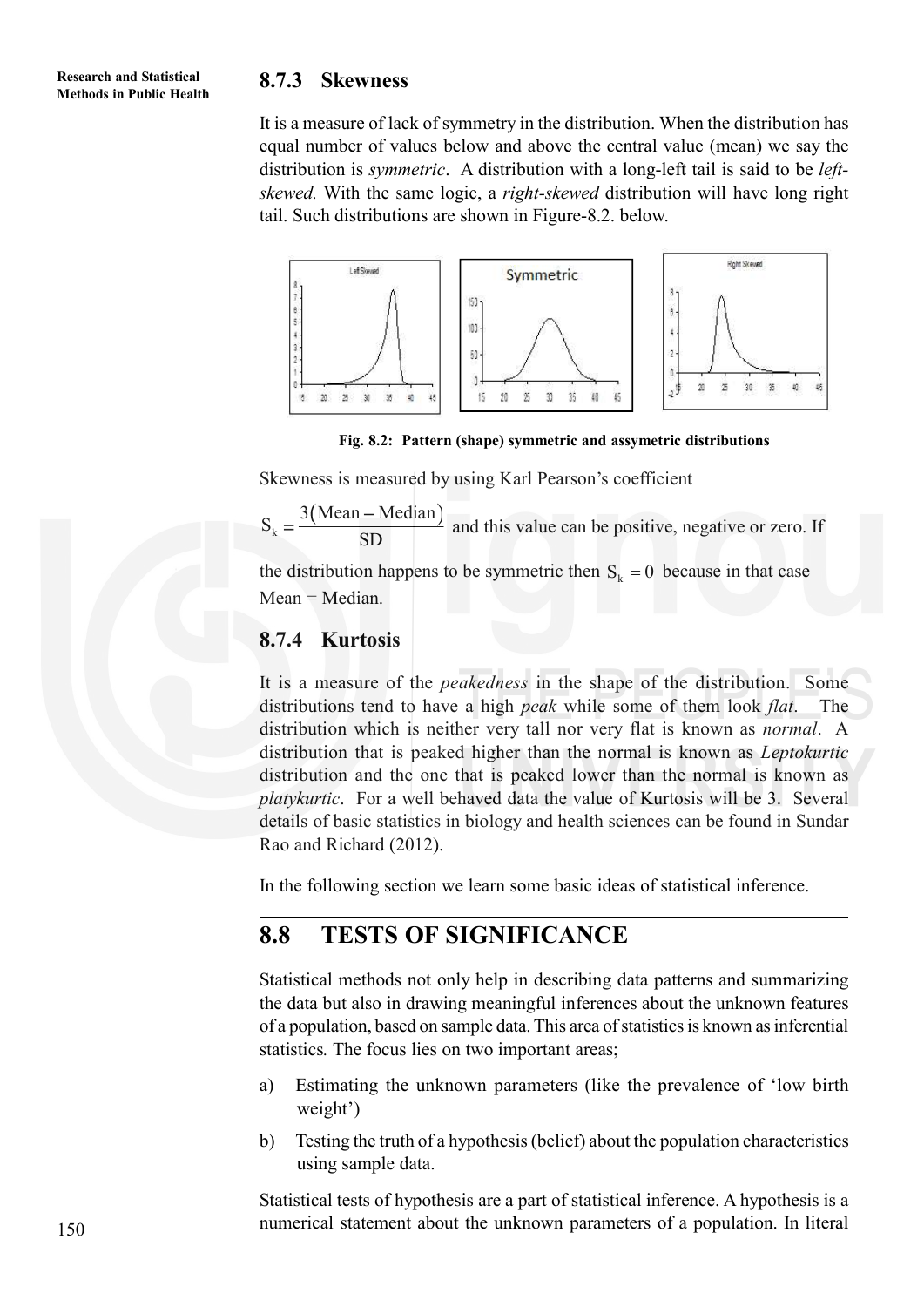**Statistical Tools** terms a hypothesis is a belief or a verifiable statement made by the researcher. In **Statistical Tools** essence we wish to check whether the sample findings are an occurrence by chance (not significant) or can they be attributed to known factors? There is a subtle difference between the concept of tests of significance and test of hypothesis but in all practice, they convey the same.

One or more hypotheses are framed before taking up a study and the truth of these hypotheses is verified in the light of the sample data, as evidence, collected by the researcher. For obvious mathematical reasons we start with a hypothesis that there will be no effect or no phenomenon and check how much likely it is to be true. The answer appears only in terms of probability.

We need to know the following technical terms.

- 1) **Null hypothesis**: Denoted by  $H_0$  this is a statement that mentions a *null effect* or absence of an effect. It is stated as a single value addressing the parameter of interest. Sometimes it is also stated as a hypothesis of *no difference*. Here are a couple of examples
	- a)  $H_0$ . The average knowledge scores before and after training remains the same.
	- b)  $H_0$ : There is no stunting (lack of growth) in children in the study area.
	- c)  $H_0$ : The prevalence of smoking in a given village is 30%.
- 2) **Alternative hypothesis**: When the null hypothesis is not supported by the data, we say it is *rejected* and we agree to *accept* another statement called *alternative hypothesis* denoted by H<sub>1</sub>. Either the null or the alternative hypothesis will be true but not both in a given context.

There are two ways of specifying the alternative hypothesis as below.

- a) **One sided alternative**: In this method we specify the direction of the result, if it is not zero. For instance, 'prevalence of smoking < 30%' is a one-sided alternative. We can also consider 'prevalence of smoking > 30%' as the alternative.
- b) **Two-sided alternative**: In this method we do not specify the direction of the result; it can be positive or negative. For instance, 'prevalence of smoking not equal to 30%' is a two sided alternative hypothesis.
- 3) **Type-I and Type-II errors**: Since the decision on the null hypothesis  $(H_0)$ is based on a sample, from the population, we are likely to reject  $H_0$  even if it was really true (the sample might be poor evidence). This is a *false rejection* and called type-I error. Similarly, we may commit type-II error of *false acceptance*. Both these errors cannot be totally avoided but we can fix the *error rates* and develop a statistical procedure.
- 4) **Level of significance**: The maximum tolerable rate of false rejection is called the level of significance (LOS) denoted by the Greek letter  $\alpha$  (alpha). By convention this value is taken as 5% though we sometimes take 1%. We write  $\alpha$  = 0.05 to mean that in 5% of instances the procedure may reject H<sub>0</sub> even when it is really true.
- 5) **Critical Value**: The test procedure, after using a formula, gives a value called *test value* obtained from the sample data. This value is compared

**Research Methods and**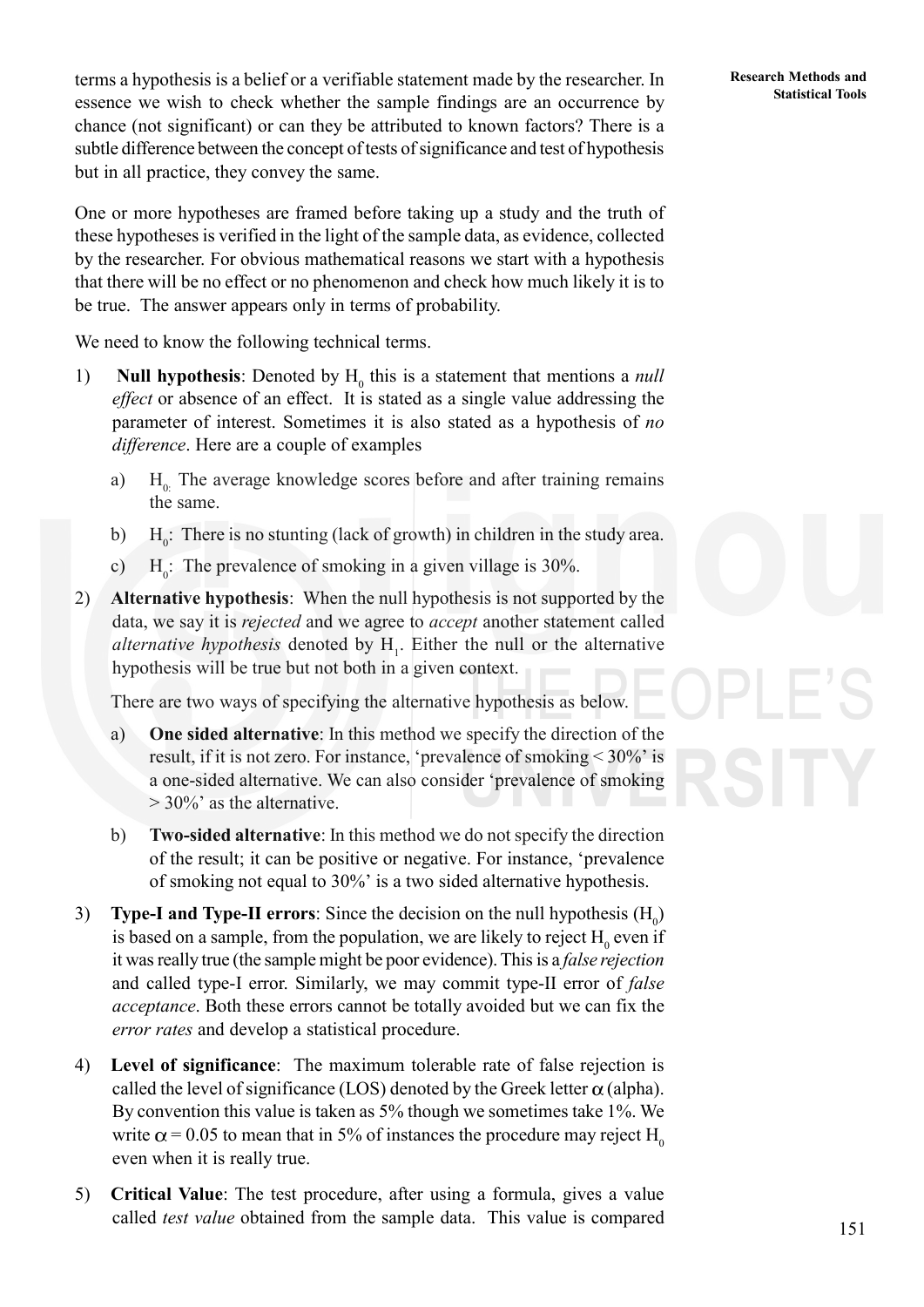with a *critical value* or *threshold value* which is available in statistical tables. These critical values are based on the type of test and the value of  $\alpha$ . When the test value exceeds the critical value, we reject  $H_0$  at 5% LOS. It means that the null hypothesis is very unlikely to be true. For tests based on large samples (not less than 30), the critical value at 5% level for a two sided alternative is 1.96 and for one sided alternative, the critical value is 1.65.

- 6) **Power of the test**: This is the probability with which we are able to accept the alternative hypothesis when it is really true. This is denoted by  $(1-\beta)$ where  $\beta$  denotes the *rate of false acceptance*. Thus, power is the *rate of true acceptance.* As a convention, researchers look at tests with 80% power or more. It means  $\beta = 0.20$ .
- 7) **p-value of a test**: It is an alternative approach to using critical values from tables. The p-value is the actual probability of type-I error calculated based on the sample data. This is compared with  $\alpha$ . If p-value is less than  $\alpha$ , we reject the null hypothesis and say that the findings are *significant*. As a rule, smaller p-value leads to statistical significance. If p-value exceeds a we say that 'the findings could also be due to chance'. The calculation of p-value is computer intensive procedure.

# **Check Your Progress** 4) Explain various methods of random sampling. ................................................................................................................. ................................................................................................................. ................................................................................................................. ................................................................................................................. ................................................................................................................. 5) What are measures of central tendency? Explain about arithmetic mean. ................................................................................................................. ................................................................................................................. ................................................................................................................. ................................................................................................................. ................................................................................................................. 6) Write a short note on: a) null hypothesis and b) p-value. ................................................................................................................. ................................................................................................................. ................................................................................................................. ................................................................................................................. .................................................................................................................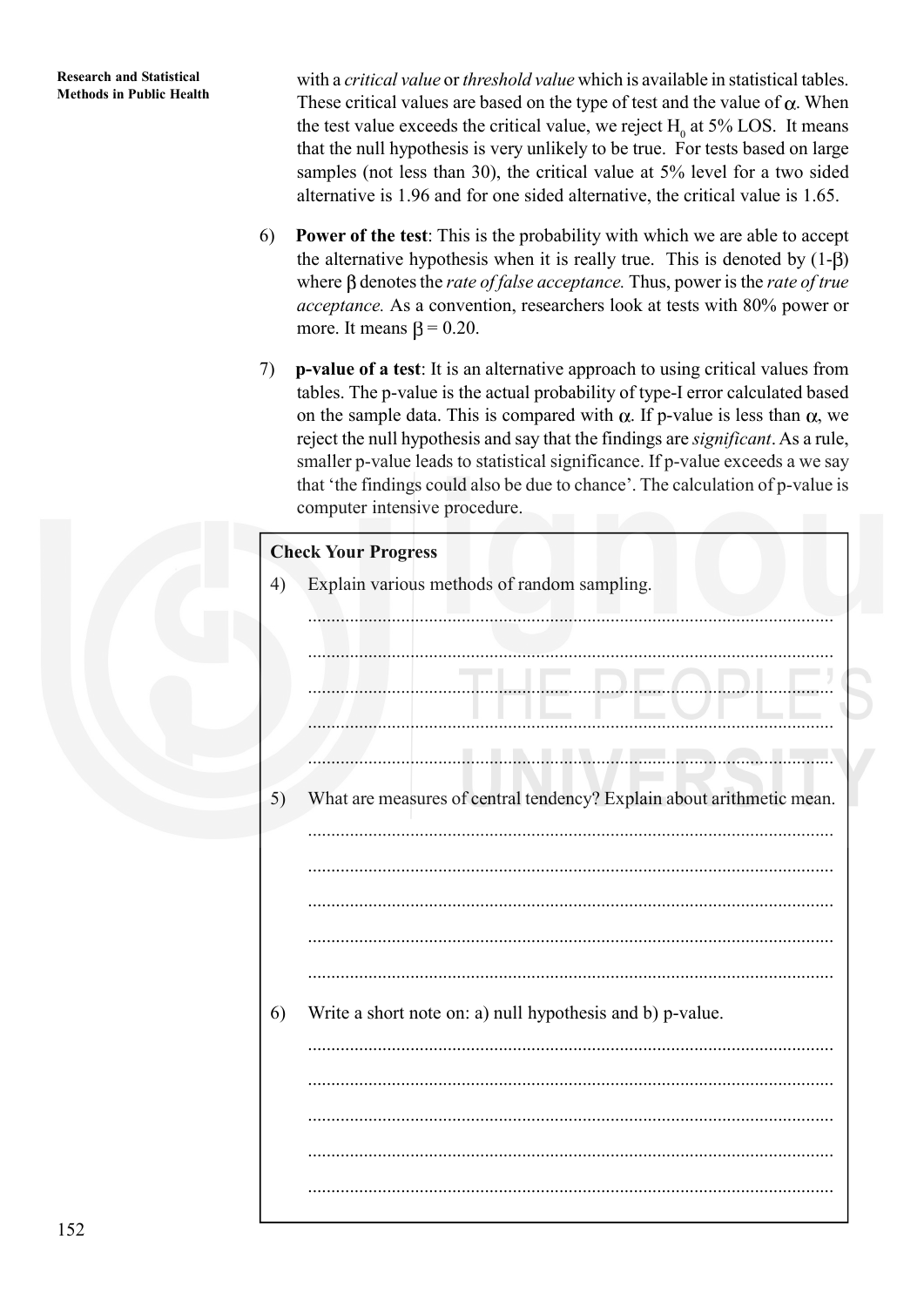In the following section we shall discuss some statistical tests commonly used in **Statistical Tools**<br>Statistical Tools public health studies.

# **8.8.1 Test for Proportions**

The objective here is to compare the observed prevalence of a disease with a hypothetical prevalence. For instance, the researcher finds that the prevalence is 35% basing on a sample of say 250 individuals. It is hypothetically believed that the prevalence is 50% in the population. We wish to test whether the difference between the hypothetical and observed values of prevalence is significant. This is called one sample test for proportion because percentage and proportion convey the same meaning.

**One sample test for proportion:**  $H_0: p = p_0$  (hypothetical value expressed as proportion) and  $H_1$ :  $p \neq p_0$  (two sided alternative). The test value is computed by using the formula

$$
Z = \frac{p - p_0}{\sqrt{\frac{P_0(1 - p_0)}{n}}}
$$

The numerator is the difference and the denominator is called *standard error.* This value can be either positive or negative but we ignore sign and read the test value. Taking  $\alpha$  = 0.05 the critical value is 1.96. If Z > 1.96 reject H<sub>0</sub> and conclude that the difference is significant (not an occurrence by chance).

**Illustration 8.4:** In a sample study on 150 school children, it is found that 26 students had hearing difficulty. Will this study support the statement (belief) that 20% of school children in general have hearing difficulty?

**Solution:** Here  $n = 150$  and the sample proportion is  $p = 26/150 = 0.17$  or 17%. The null hypothesis is H<sub>0</sub>:  $p = 0.20$  ( $p_0$ ) and H<sub>1</sub>:  $p \neq 0.20$  (two tailed hypothesis). Now find

a) Difference =  $0.17 - 0.20 = -0.03$ 

b) Standard Error = 
$$
\sqrt{\frac{P_0(1-p_0)}{n}} = \sqrt{\frac{0.20 * 0.80}{150}} = 0.033
$$

c) Test value  $(Z) = 0.03/0.033 = 0.909$ 

Taking  $\alpha$  = 0.05 the critical value is 1.96. Since Z < 1.96 we cannot reject the null hypothesis and hence the difference is not significant. We may accept the belief of the researcher.

**Two sample test for proportions:** We wish to test whether the difference between the proportions obtained from two independent groups is statistically significant.

If  $p_1$  and  $p_2$  denote the two proportions, we frame the null hypothesis as  $H_0: p_1 =$  $p_2$  (difference is zero) and  $H_1: p_1 \neq p_2$  (two sided alternative). The test value is computed as

$$
Z = \frac{p_1 - p_2}{\sqrt{\frac{pq}{n_1} + \frac{pq}{n_2}}}
$$

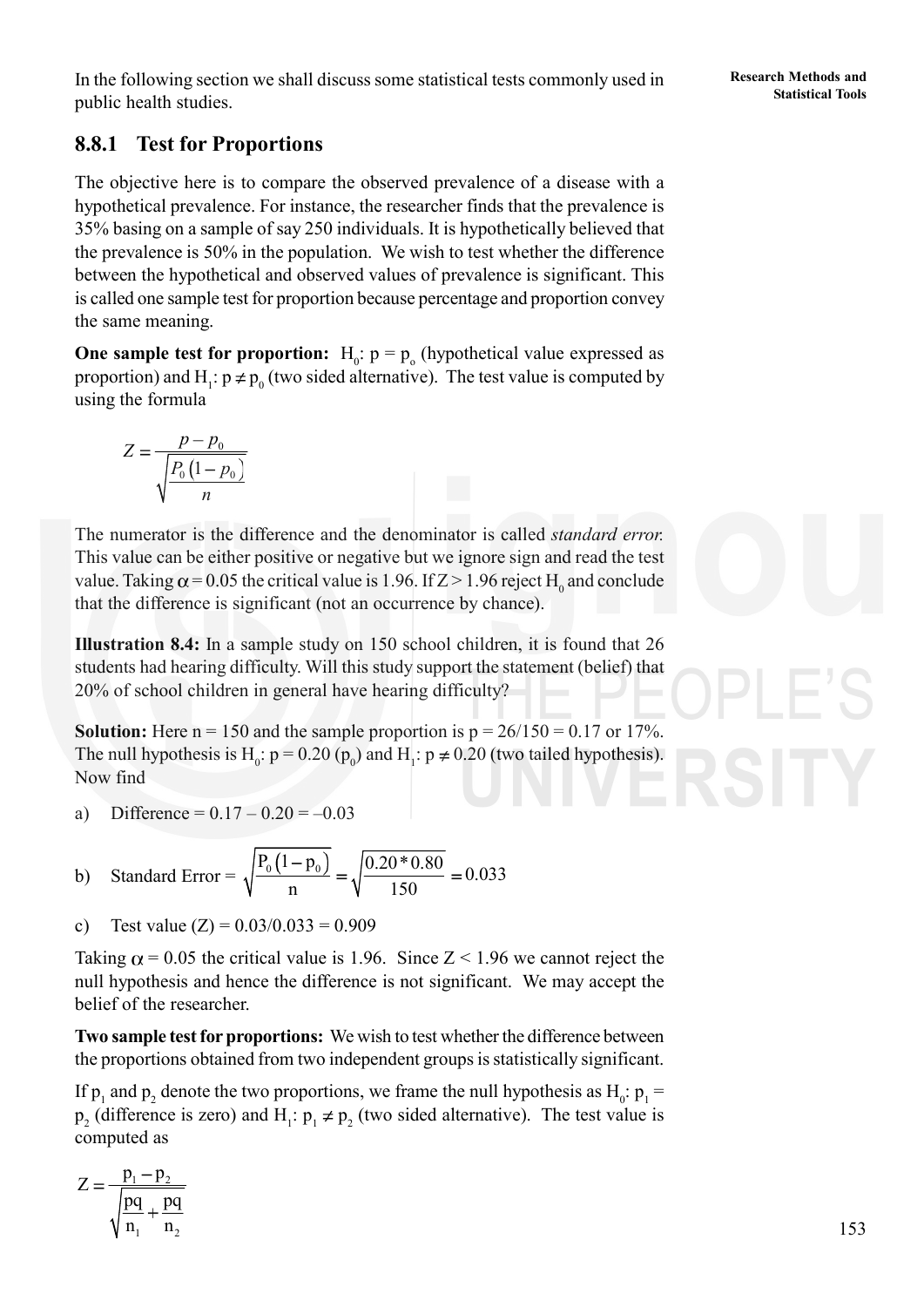**Methods in Public Health** Where,  $p = \frac{n_1 p_1 + n_2 p_2}{n_1 + n_2}$  $p = \frac{n_1 p_1 + n_2 p}{p_1}$  $\frac{n_1 + n_2}{n_1 + n_2}$  is called the combined proportion and  $q = (1-p)$ . Taking  $\mu = 0.05$  we get the critical value as 1.96. If  $Z > 1.96$  reject H<sub>0</sub> and consider that the difference is significant.

> **Illustration 8.5:** In a community health study covering a cohort A it is found that 22 out of 120 pregnant women are found to be anemic and 41 out of 150 pregnant women in cohort B are found to be anemic. At 5% level of significance, can we consider that the cohort B has more anemic women than cohort A?

> **Solution:** Here  $n_1 = 120$  and  $n_2 = 150$ . The sample proportions are  $p_1 = 22/120 =$ 0.18 and  $p2 = 41/150 = 0.27$ . The null hypothesis is  $H_0: p_1 = p_2$  (no difference) and  $H_1$ :  $p_1 < p_2$  (one sided hypothesis). Now find

- a) Difference =  $0.18 0.27 = -0.09$
- b) Combined proportion (p) =  $\frac{120 * 0.18 + 150 * 2.27}{120 * 150} = 0.17$  $120 + 150$
- c)  $q = 1 0.17 = 0.83$

d) Standard Error = 
$$
\sqrt{\left\{\frac{0.17 * 0.83}{120} + \frac{0.17 * 0.83}{150}\right\}} = \sqrt{0.0012 + 0.0009} = 0.046
$$

e) Test value  $(Z) = 0.09/0.046 = 1.96$  (ignoring the negative sign)

Taking  $\alpha$  = 0.05 the critical value is 1.65. Since Z > 1.65 we cannot accept the null hypothesis and hence the difference is significant. We may accept the belief of the researcher that cohort B has more anemic women than cohort A.

#### **8.8.2 Test for Means (t-test)**

With these tests we can compare the observed sample mean of a characteristic with a hypothetical mean. We can also test for the significance of the difference between the means of two independent or dependent samples. It is assumed that the individual data values follow normal distribution.

- When the sample size is large and the null hypothesis is true, then test value follows normal distribution and the tests are known as Z-tests (proposed by R.A. Fisher)
- With small samples the normality assumption of the test value does not  $\bullet$ hold good. In this case we use a special distribution called Student's tdistribution (proposed by W. S. Gosset whose pen name was Student). These tests are known as t-tests.
- Interestingly, t-test can be applied for both small and large samples while Z-test cannot be applied on small samples.

**Two sample t-test for means:** This is a test for comparing the difference between the means of characteristic, observed in two *independent samples.* Suppose hemoglobin is measured from two independent samples of patients. One group is treated with a *high protein diet* and the other with *normal diet.* We wish to test whether the difference in the sample means is significant.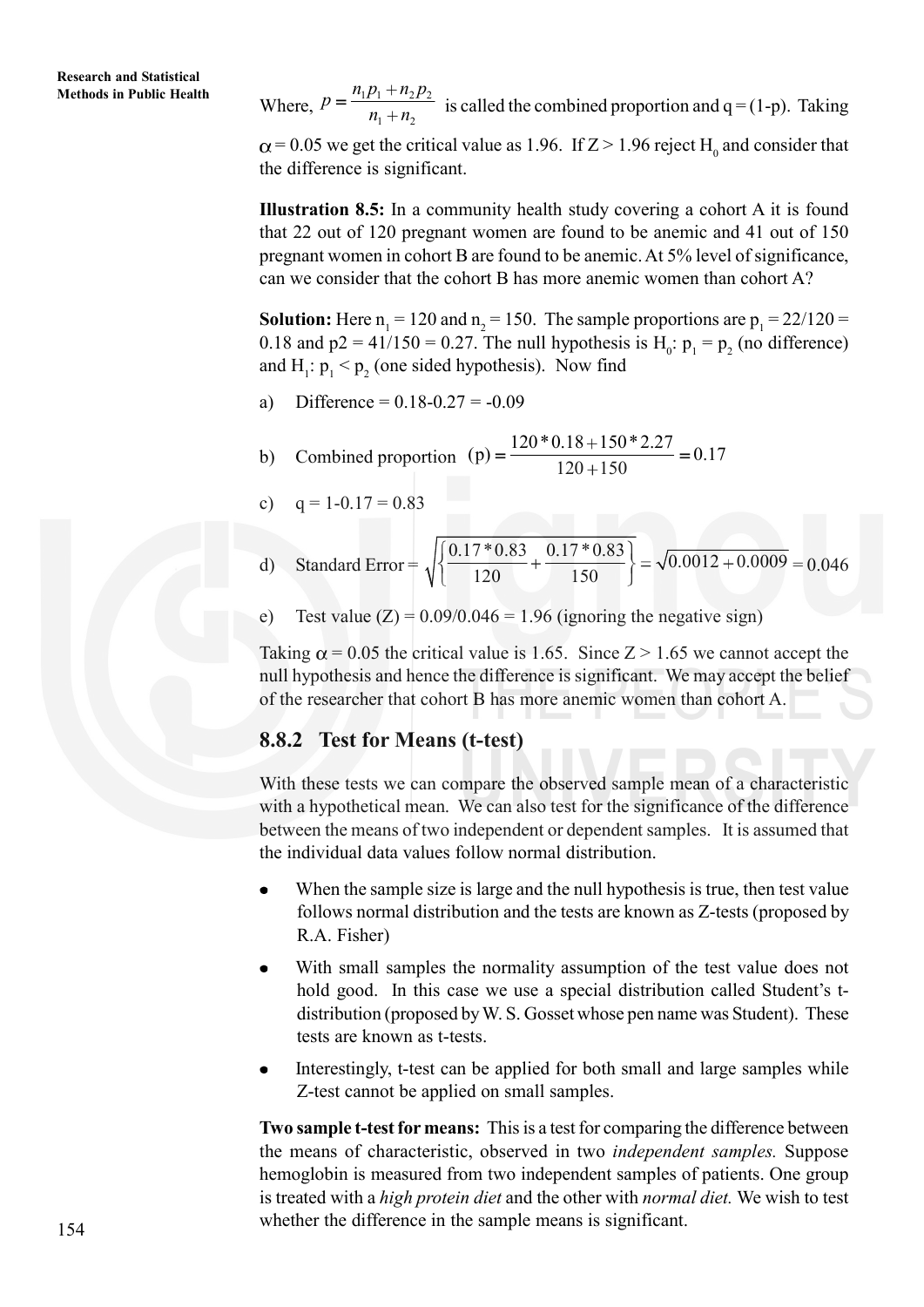The null hypothesis is H<sub>0</sub>: *The difference is zero*. The two-sided alternative could<br>he telem as H : *The difference is not zero*. Assume that for the two groups, sample, **Statistical Tools** be taken as H<sub>1</sub>: *The difference is not zero*. Assume that for the two groups, sample sizes are  $n_1$  and  $n_2$  and the means are  $X_1$  and  $X_2$  respectively. Further let  $s_1$  and  $s<sub>2</sub>$  be the standard deviations of values in the two groups respectively.

We have to find the combined SD denoted by 
$$
S = \frac{(n_1 - 1)s_1^2 + (n_2 - 1)s_2^2}{n_1 + n_2 - 2}
$$
. The

test value is calculated as  $1 - \frac{1}{2}$ 2  $\alpha^2$  $\frac{1}{2}$   $\pm$   $\frac{3}{2}$  $1 \t 1 \t 2$  $t = \frac{X_1 - X}{\sqrt{2}}$  $s_1^2$ , s  $n_1$  n . The critical value is found from tables

of t-distribution with  $n_1 + n_2 - 2$  degrees of freedom. If the calculated value of t, ignoring the sign, exceeds the critical value, we consider the difference as significant.

Sometimes we get a situation where a measurement is taken for each subject before and after giving an intervention (like treatment, training etc.). In such cases we have to use the *paired t-test.* This test contains only a single sample of n values but for each case there will be two observations, one *before* and another *after* the treatment. Such data is sometimes called as 'pre-post data'. We wish to test the significance of the difference between the pre and post means.

We end this unit with a note that *statistics is the science for understanding real life phenomena in the presence of uncertainty* and the *search for the truth* is the goal of analysis.

# **8.9 SUMMARY**

In this unit we have learnt the following.

- Statistics helps in data collection and analysis of public health studies. The importance of statistics lies in summarizing vast volumes of data into meaningful summary like tables, charts and measures like averages.
- Sampling is the ideal method of data collection because total survey of a population is difficult, costly and time consuming. Several sampling methods like simple random sampling, stratified sampling and cluster sampling are available to avoid investigator's bias in selection.
- Statistical data is interpreted with the help of summary values like mean, variance and standard deviation. Since all the sample values are estimates of the population features (parameters) they are subject to sampling errors. For this reason we conduct tests of hypothesis to ensure that the errors in the inferences do not exceed what is promised (level of significance and power of test).

# **8.10 REFERENCES**

Indrayan, A., & Satyanarayana, L. (2006). *Biostatistics for Medical, Nursing and Pharmacy Students.* New Delhi: Prentice Hall of India.